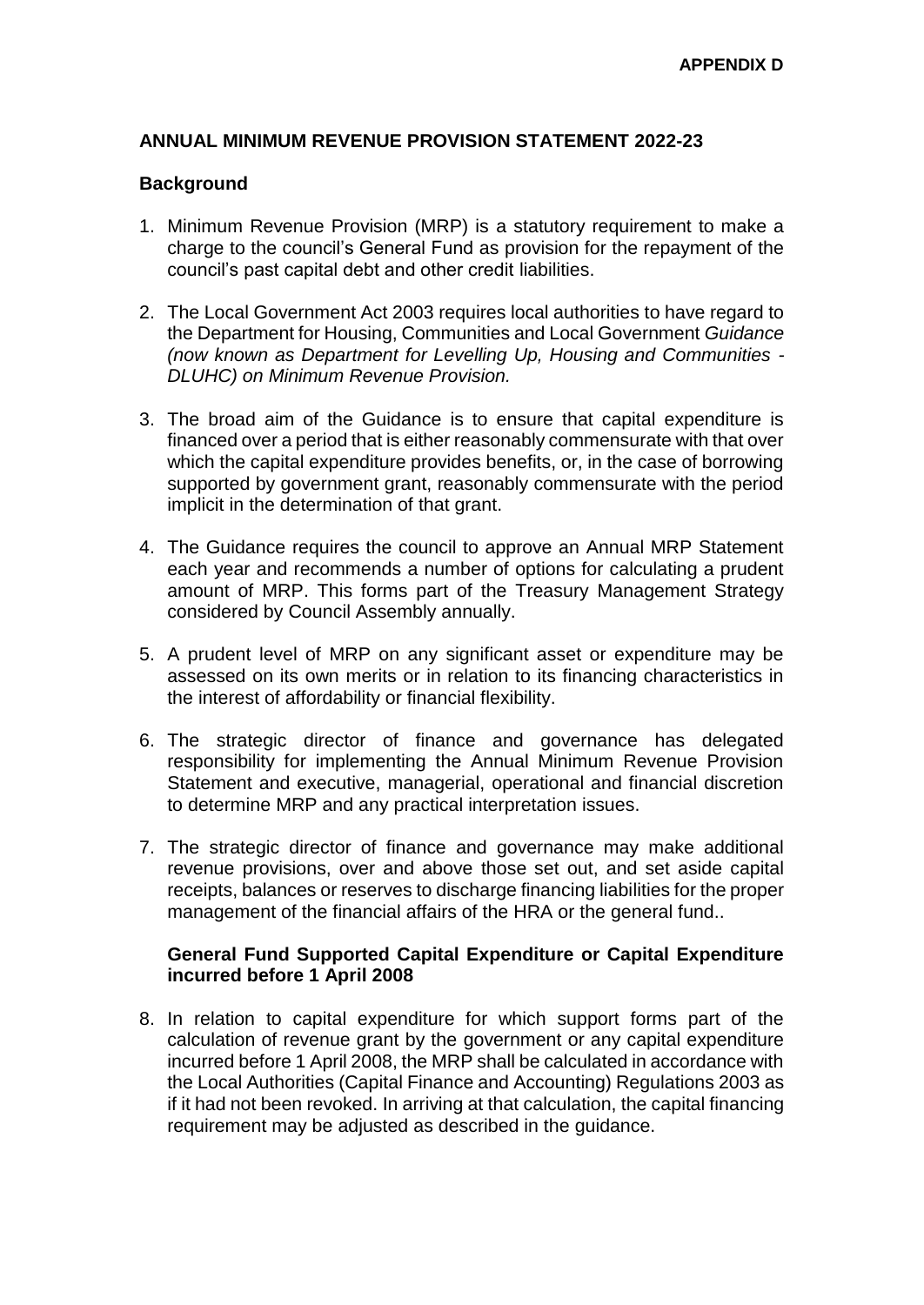- 9. In addition, the calculation method and the rate or the period of amortisation referred to in the guidance may be varied by the strategic director of finance and governance in the interest of affordability.
- 10.The methodology applied to pre-2008 debt, is on an annuity basis, calculated over the 40 years remaining as at 31 March 2018 (within the pre-2008 debt portfolio the final loan of which is due for repayment in 2057-58).

# **General Fund Self- Financed Capital Expenditure from 1 April 2008.**

- 11.Where capital expenditure incurred from 1 April 2008 is on an asset financed wholly or partly by self-funded borrowing, the MRP is to be made in instalments over the life of the asset. The calculation method and the rate or the period of amortisation shall be determined by the strategic director of finance and governance.
- 12.The strategic director of finance and governance shall determine how much and which capital expenditure is funded from borrowing and which from other sources. Where expenditure is only temporarily funded from borrowing in any one financial year and it is intended that its funding be replaced with other sources by the following year, no MRP shall apply, nor shall any annual MRP apply where spend is anticipated to be funded from capital receipts or grants due in the future but which is in the meantime funded from borrowing (subject to a maximum of three years or the year the receipt or grant is actually received, if sooner).
- 13.The asset life method shall also be applied to borrowing to meet expenditure from 1 April 2008 which is treated as capital expenditure by virtue of either a direction under section 16(2) of the 2003 Act or regulation 25(1) of the 2003 Regulations. The strategic director of finance and governance shall determine the asset life. When borrowing to construct an asset, the asset life may be treated as commencing in the year the asset first becomes operational and postpone MRP until that year.
- 14.Where capital expenditure involves repayable loans to third parties the council may make nil MRP where the capital receipts arising from principal repayments are applied to reduce the capital financing requirement.
- 15.Where capital expenditure involves a variety of different types of works and assets, the period over which the overall expenditure is judged to have benefit over shall be considered as the life for MRP purposes. Expenditure arising from or related or incidental to major elements of a capital project may be treated as having the same asset life for MRP purposes as the major element itself. An estimate of the life of capital expenditure may also be made by reference to a collection or grouping of expenditure type or types.

# **PFI, leases**

16.In the case of finance leases, on balance sheet private finance initiative contracts or other credit arrangements, MRP shall be the sum that writes